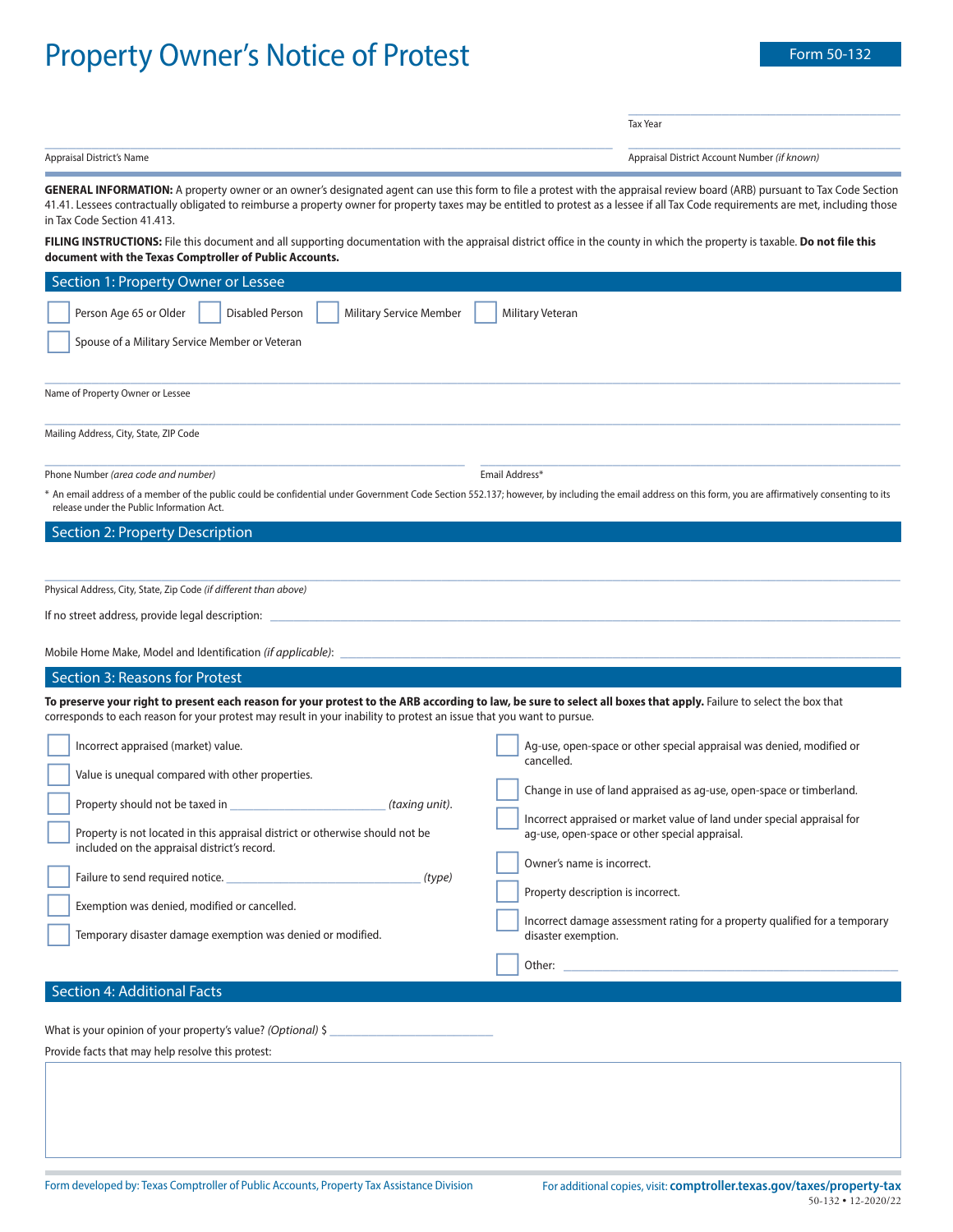### Section 5: Hearing Type

A property owner does not waive the right to appear in person at a protest hearing by submitting an affidavit to the ARB or by electing to appear by telephone conference call.

I intend to appear in the ARB hearing scheduled for my protest in the following manner (Check only one box):

| In person                                                                                                                                                                                                                                                                                                                                                                    |
|------------------------------------------------------------------------------------------------------------------------------------------------------------------------------------------------------------------------------------------------------------------------------------------------------------------------------------------------------------------------------|
| By telephone conference call and will submit evidence with a written affidavit delivered to the ARB before the hearing begins.** (May use Comptroller Form 50-283,<br><b>Property Owner Affidavit of Evidence)</b>                                                                                                                                                           |
| On written affidavit submitted with evidence and delivered to the ARB before the hearing begins                                                                                                                                                                                                                                                                              |
| ** If you decide later to appear by telephone conference call, you must provide written notice to the ARB at least 10 days before the hearing date. You are responsible for providing access to the call to any<br>person(s) you wish to invite to participate in the hearing. Review the ARB's hearing procedures for county-specific telephone conference call procedures. |
| Section 6: ARB Hearing Notice and Procedures                                                                                                                                                                                                                                                                                                                                 |
| I request my notice of hearing to be delivered by (check one box only):                                                                                                                                                                                                                                                                                                      |
| Regular first-class mail                                                                                                                                                                                                                                                                                                                                                     |
| Certified mail and agree to pay the cost (if applicable)                                                                                                                                                                                                                                                                                                                     |
| Email to the electronic address I provided in Section 1 of this form                                                                                                                                                                                                                                                                                                         |
| If a protest goes to a hearing, the ARB automatically sends each party a copy of the ARB's hearing procedures.                                                                                                                                                                                                                                                               |
| Yes<br>No                                                                                                                                                                                                                                                                                                                                                                    |
| Section 7: Special Panel Request for Property Value of \$50 Million or More                                                                                                                                                                                                                                                                                                  |
| Yes<br>No                                                                                                                                                                                                                                                                                                                                                                    |
| No<br>Yes                                                                                                                                                                                                                                                                                                                                                                    |
| Appraisal district's value assigned to your property \$                                                                                                                                                                                                                                                                                                                      |
| Classification of your property:                                                                                                                                                                                                                                                                                                                                             |
| Commercial real and personal property<br>Real and personal property of utilities                                                                                                                                                                                                                                                                                             |
| Industrial and manufacturing real and personal property<br>Multifamily residential real property                                                                                                                                                                                                                                                                             |
| Section 8: Certification and Signature                                                                                                                                                                                                                                                                                                                                       |
| <b>Property Owner</b>                                                                                                                                                                                                                                                                                                                                                        |
| Property Owner's Agent                                                                                                                                                                                                                                                                                                                                                       |
| Other:                                                                                                                                                                                                                                                                                                                                                                       |
| print,                                                                                                                                                                                                                                                                                                                                                                       |
| here                                                                                                                                                                                                                                                                                                                                                                         |
| Print Name of Property Owner or Authorized Representative<br>sign                                                                                                                                                                                                                                                                                                            |
| here                                                                                                                                                                                                                                                                                                                                                                         |

Signature of Property Owner or Authorized Representative Date Date Date Date